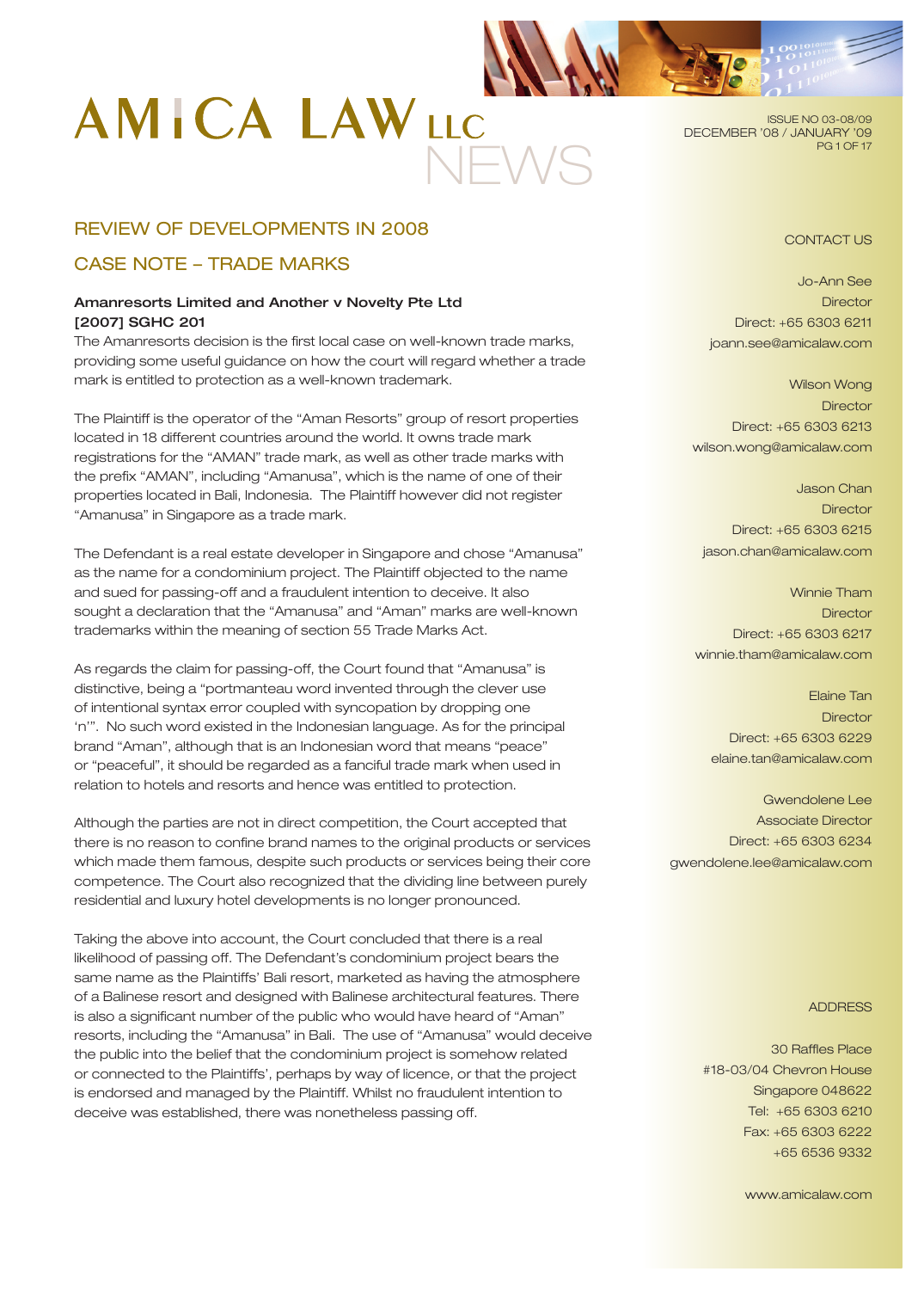

ISSUE NO 03-08/09 DECEMBER '08 / JANUARY '09 **PG 2 OF 17** 

#### *Well known mark*

The court also agreed that "Amanusa" is a well-known trade mark in Singapore. The fact that there is no "Aman" resort in Singapore is immaterial, given that the mark has goodwill in Singapore through nearly two decades of history, substantial sales revenue and promotion worldwide, visibility through promotions with travel agents, airlines and credit card companies, as well as the registration of over 20 domain names in Singapore.

Under this ground of well known marks, one of the limbs which the Plaintiffs could succeed is to establish that the Defendants use of the trade mark is in the course of trade and without the proprietor's consent, and is identical with or similar to the proprietor's trade mark, in relation to any goods or services. The use of the trade mark must indicate a connection between those goods or services and the proprietor, and is likely to damage the interests of the proprietor.

Consequently, the court ordered an injunction to restrain the Defendant from using "Amanusa" in relation to any form of accommodation and declared that "Amanusa" is a well-known trade mark. No damages or an account of profits was granted because there was no immediate or prospective damage that had or will result.

The appeal of the defendants to the Court of Appeal has been heard and judgment has been reserved.

#### **Observations**

This case is a salutary reminder to brand owners of the need to review trade mark portfolios periodically to ensure sufficient coverage in each country. The Plaintiff did not seek registration for "Amanusa" and consequently could not proceed for trade mark infringement, which could have been more straightforward. Brand owners are advised to retain as much marketing and promotional materials as possible, to demonstrate the efforts undertaken, in the event of the need to argue a claim based on well-known trade marks.

## Love & Co Pte Ltd v The Carat Club Pte Ltd [2008] SGHC 158

This recent case provides a useful and compendious analysis of the registrability of trade marks and the trade mark principles of inherent and acquired distinctiveness.

The Plaintiff opened a store in Singapore bearing the name "Love & Co", specialising in rings and wedding bands. In Malaysia, the Defendant's related Malaysian company had sent a letter of demand to the Plaintiff's related company in Malaysia alleging trade mark infringement of their registration for "the LOVE Diamond", in class 14. The Plaintiff responded by issuing a letter of Demand to the Defendant in Singapore, asking that they voluntarily cancel their registration for the "LOVE" mark on the basis that it was vulnerable to revocation and invalidation under sections 22 and 23 of the Trade Marks Act. They refused to do so, and the Plaintiff commenced proceedings in the High Court to invalidate or revoke the Defendant's registered "LOVE" trade mark.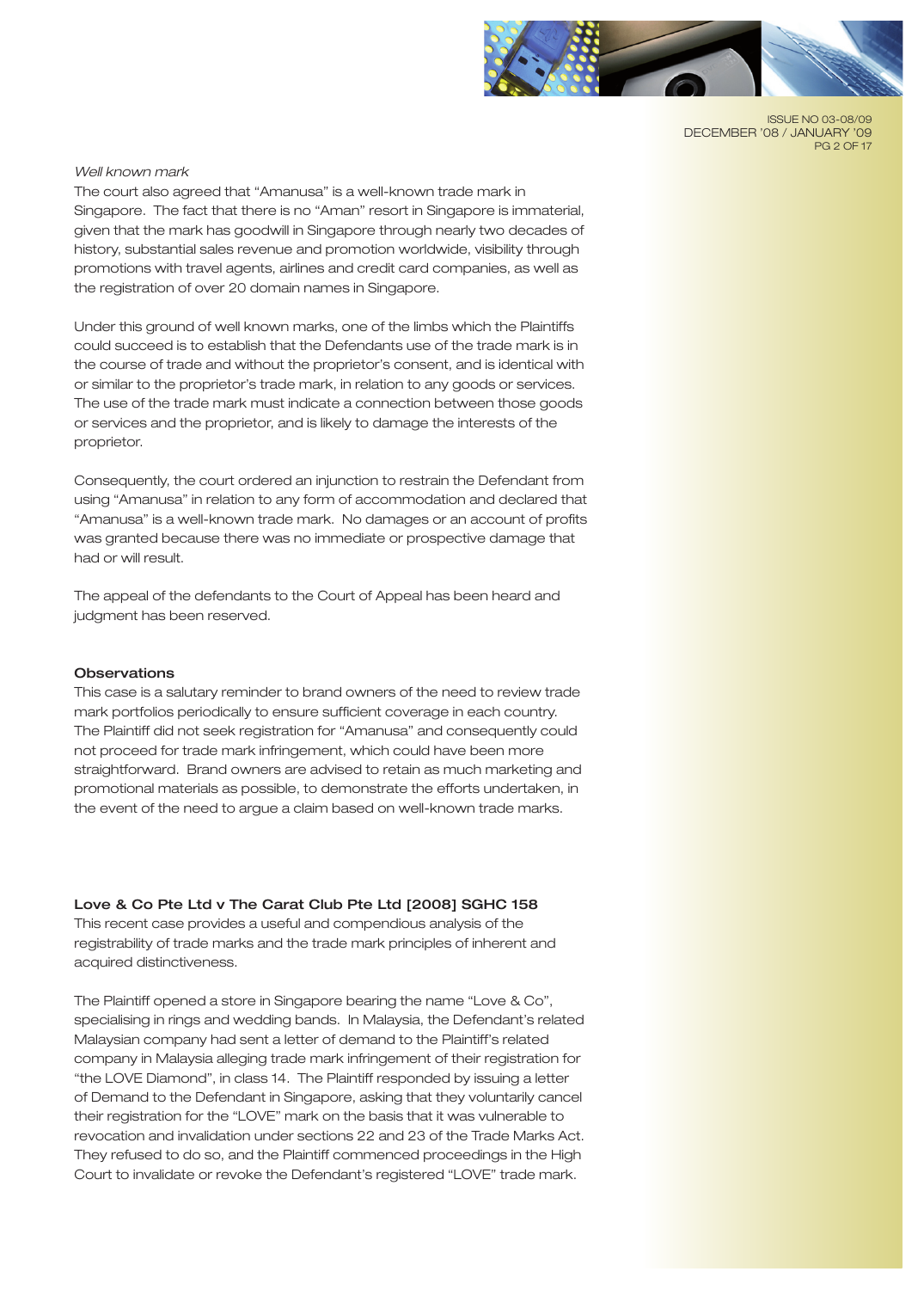

ISSUE NO 03-08/09 DECEMBER '08 / JANUARY '09 **PG 3 OF 17** 

The Court had to consider whether or not the LOVE mark qualified for trade mark registration on a prima facie basis, and if not, whether there had been sufficient use of the mark to acquire distinctiveness.

The first issue was whether the mark qualified as a sign which was (i) capable of being represented graphically; and (ii) capable of distinguishing the goods or services of one trader from another. On this issue, the judge had no doubt that the simple "LOVE" mark qualified as a "trade mark". The word LOVE is not generic of jewellery, unlike for example, "jewellery" or "gold" or "diamonds". Although it is an often used by others in the jewellery industry, the Defendants demonstrated that the word "LOVE" is only descriptive of one aspect of jewellery i.e. as an expression of deep affection, but it is not generic to or synonymous with jewellery.

However, the Court then examined whether "LOVE" mark had inherent distinctiveness or possessed de facto distinctiveness through use. In this regard, the Judge held that it is necessary to consider the trade marks' intrinsic or inherent features or characteristics. The relevant question to ask (assuming there was no prior use) will be whether the average discerning consumer operating in that marketplace can readily and immediately identify the trade mark, when viewed as a whole, to be unequivocally designating the goods or services as originating from the particular trader when he first encounters the trade mark on the goods or services, or will the average discerning consumer be unclear or uncertain as to the commercial source or origin of the goods or services.

Since the word "LOVE" has been used commonly by jewellers in their marketing and promotion, and even in the labelling of their jewellery, the Judge found that "LOVE" per se is devoid of any inherent distinctive character for jewellery. The fact that other traders also use "LOVE" in a non trade mark sense served to underscore this point.

The Plaintiffs also argued that the trade mark was not registrable as it is descriptive of the goods or some characteristic including "the kind, quality, quantity, intended purpose, value, geographical origin, the time of production or the goods or of rendering of service.", as provided in section 7 Trade Marks Act. The Defendants responded that the intended purpose of the goods must be that of the recipient which is to adorn the person wearing the jewellery. Therefore, the mark is not descriptive.

The Judge held that the intended purpose must be viewed by the average purchaser, and is to be determined objectively at the time of purchase. Whilst jewellery is bought for adornment, it is also bought as gifts for loved ones. Hence, one of the intended purposes of jewellery is to use them as gifts to express love and affection. Whilst there can be many intended purposes, the correct approach is to see whether it is obvious that a particular purpose is associated commonly with the trade mark, rather than an academic analysis of whether the purpose is a primary or secondary purpose. Accordingly, the trade mark was found in breach of section 7(1)(c), as to express love is one of the intended purposes of jewellery.

Having found that the mark was not inherently distinctive and was descriptive, the court went on to consider whether there was actual use of the mark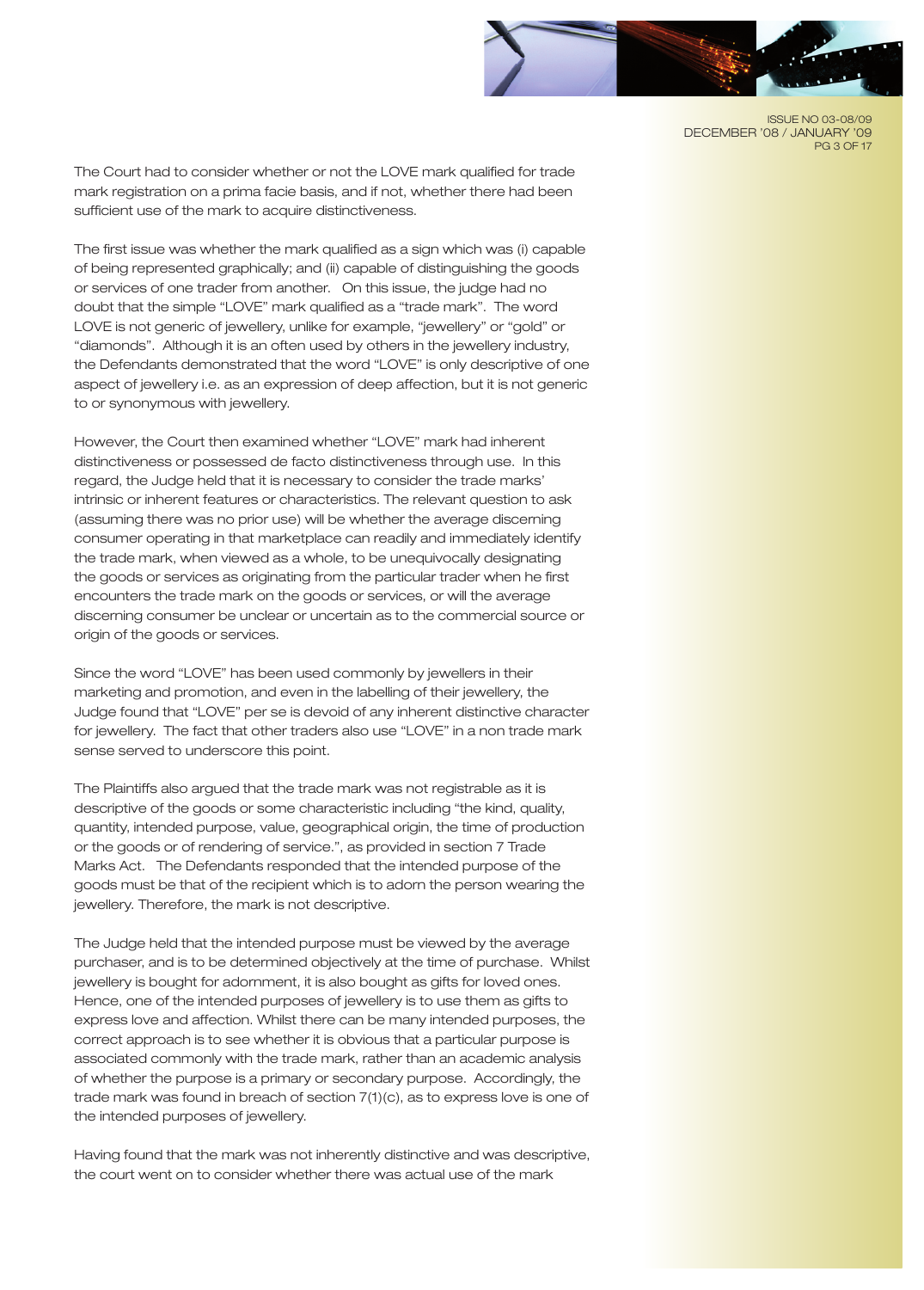

ISSUE NO 03-08/09 DECEMBER '08 / JANUARY '09 **PG 4 OF 17** 

which would prove de facto distinctiveness. However, there was no evidence of use of the word "LOVE" per se, and in fact, it appeared that the Defendants used a more stylized and decorative form of "LOVE", with the intricate motif design for the "o" alphabet, or another form of the mark being "the LOVE Diamond", also in a stylised form. Also, the stylised "LOVE" mark was used sporadically and selectively, more as a part of the overall decorative design of certain jewellery pieces. In other words, neither the "LOVE" word nor the stylised "LOVE" mark were used as badges of origin. In fact, the judge opined that it seemed to him that the defendant did not sufficiently "trust" the mark to function as a trade mark.

#### **Observations**

This case serves as a timely reminder for brand owners to use their trade marks in the form as registered, and avoid descriptive or common trade marks. Even if acquired distinctiveness can be established, brand owners must remain careful to continue to promote, use and educate the public of its trade marks.

## Wing Joo Loong Ginseng Hong v Qinghai Xinyuan Foreign Trade Co. Ltd and Anor [2008] SGHC 51

This case involved an application for the invalidation and revocation of a registered trade mark in Singapore. The High Court in this case also considered whether it had the discretion to preserve status quo and allow a trade mark to remain registered even if grounds for invalidation of the mark are established.

The "ROOSTER" trade mark had been used for cordyceps in China since before there was a system for registration of trade marks. In Singapore, the mark was first registered in 2001 with effect from 1995 by Qinghai Medical & Health Products Import & Export Corp of Qinghai, China for inter alia, cordyceps. The ownership of the mark was subsequently transferred to the first defendant, Qinghai Xinyuan Foreigh Trade Co. in 2003. The first defendant granted an exclusive licence to Yu Ceng Trading to use the Singapore trade mark in 2005. In the same year, Yu Ceng obtained a search warrant to raid the Plaintiff's premises and quantities of cordyceps with "ROOSTER" trade mark was seized.

The Plaintiff filed an application in court for the revocation or invalidation of the "ROOSTER" trade mark registration. In addition, the Plaintiff sought a declaration that any copyright in the labels bearing the ROOSTER trade mark does not subsist in favour of the Defendants, and that the Plaintiff did not infringed the copyright.

#### *Application for revocation*

The Plaintiff sought the revocation of the trade mark registration for the "ROOSTER" trade mark on grounds that the trade mark has become a common name in the trade for the goods or services for which it is registered due to the acts of inactivity of the trade mark owner. The Plaintiff asserted that the "ROOSTER" trade mark had been used by various companies in relation to cordyceps since the 1950s and that the "ROOSTER" mark had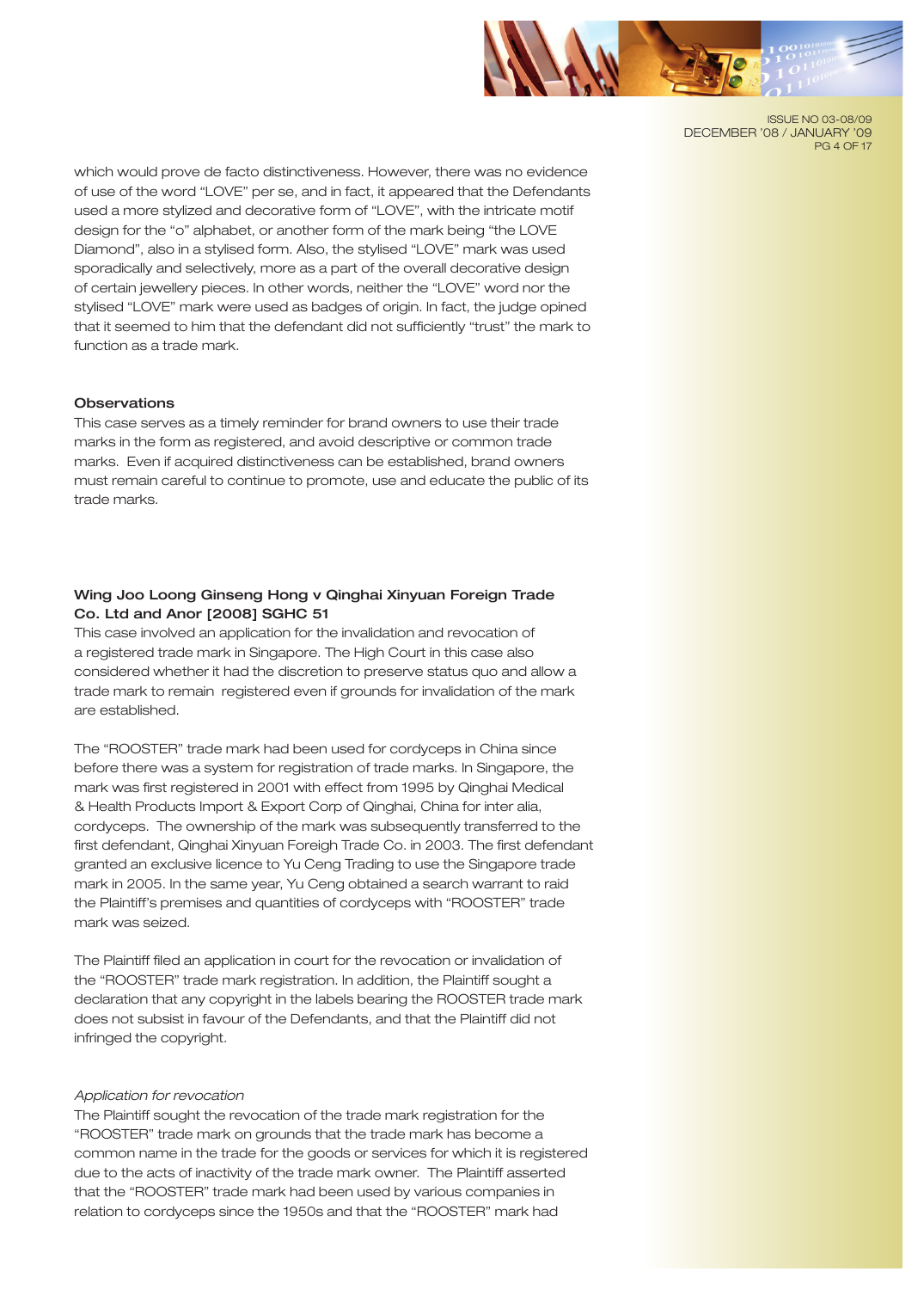

ISSUE NO 03-08/09 DECEMBER '08 / JANUARY '09 **PG 5 OF 17** 

been commonly associated with cordyceps from China, rather than with any particular trader. In this regard, the court held that for revocation on this basis to succeed, the trade mark must have become the common name after its registration. Where the trade mark is, as the Plaintiff alleged, already the common name in the trade before its registration, then it cannot be the result of any action or inaction of the proprietor.

The Plaintiff also sought to revoke the registration of the "ROOSTER" trade mark on grounds of non-use on the basis that it is a common name in the trade for codyceps and therefore does not function as a badge or indication of origin. The Plaintiff asserts that as the "ROOSTER" trade mark does not distinguish the goods of the Defendant from that of other traders, it had not been used in the trade mark sense and therefore should be revoked. The court held that a mark's failure to function as a badge of origin does not constitute non-use or suspension of use of the mark. The effect of such use (i.e. that it was a common name in the trade and fails to distinguish) goes instead to the question of whether the mark should be invalidated.

#### *Application for invalidation*

The Plaintiff asserted that the "ROOSTER" trade mark had become customary or generic in the trade. Evidence adduced at the trial showed that while the phrase "Rooster brand cordyceps" or "Rooster cordyceps" was readily accepted as referring to cordyceps from China, the term "Rooster" on its own does not have that effect; the "ROOSTER" mark is not synonymous with cordyceps the way "thermos" have become synonymous with vacuum flasks. Consequently, the Court did not accept that the "ROOSTER" trade mark had become customary or generic in the trade.

#### *Discretion to maintain status quo*

The Court did accept that there was evidence to show that, on the date of application of the mark in 1995, there "Rooster" mark had been used in Singapore by other suppliers besides the proprietor of the trade mark. That being the case, the court accepted that the mark failed to distinguish the proprietor's cordyceps from that of other suppliers and therefore, grounds for invalidation (i.e. that the mark does fails to distinguish and/or does not satisfy the definition of a trade mark) exist.

Having found that there was basis to invalidate the trade mark registration for the "ROOSTER" trade mark, the Court went on to consider if there was a discretion to allow the registration to continue in any event. In concluding that the power to revoke or invalidate a trade mark registration also gives the Court or Registrar the discretion not to deregister a mark if there are good reasons to do so, the Court listed several circumstances in which the power to revoke or invalidate could be exercised. They include (a) the triggering factor; (b) the conditions at the time of the application to revoke; and (c) the balance of the interests involved. The conduct of the applicant could also be a relevant factor where there was a discretion whether to revoke or invalidate a registration.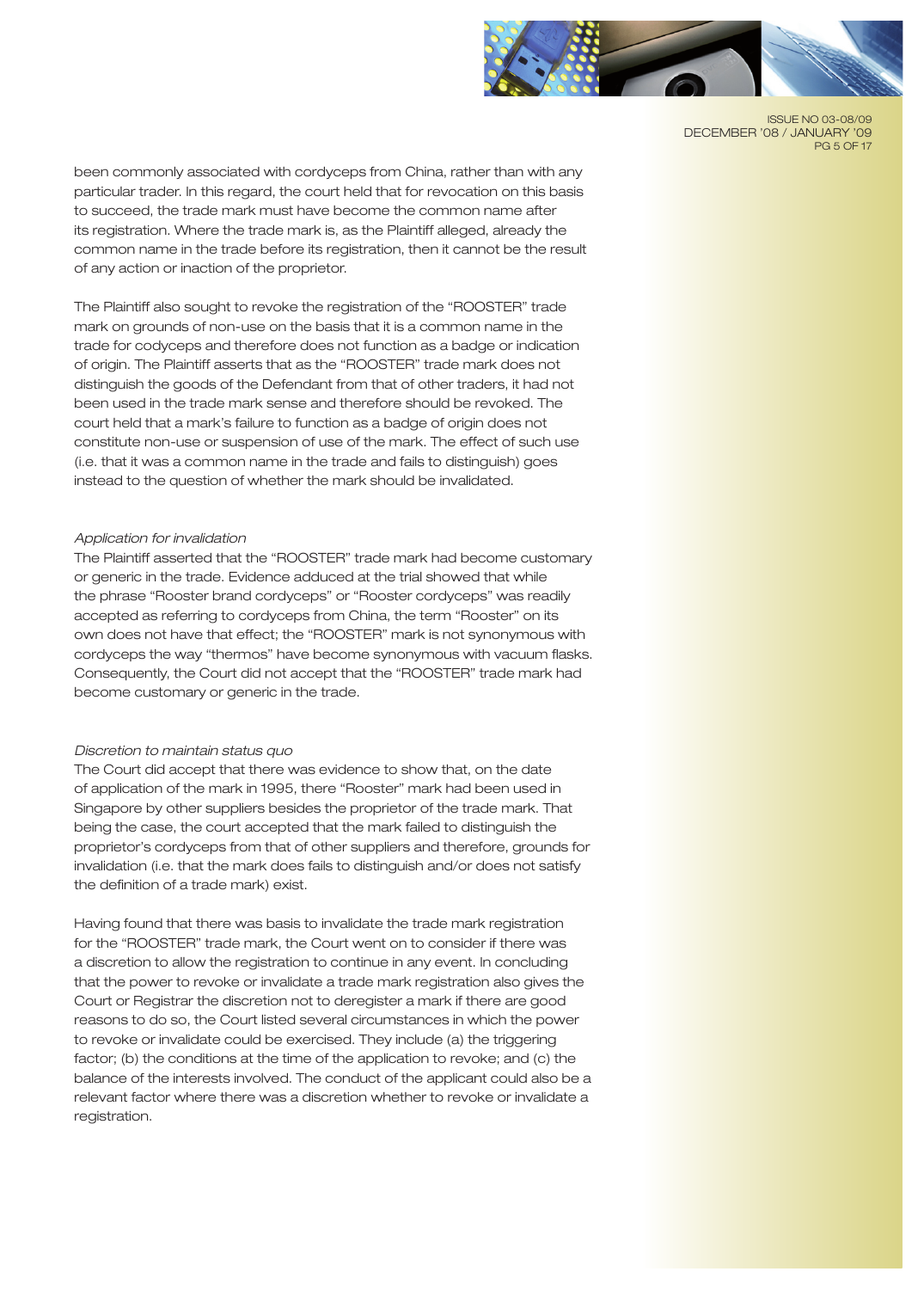

ISSUE NO 03-08/09 DECEMBER '08 / JANUARY '09 **PG 6 OF 17** 

The Court found that the "ROOSTER" mark, post registration, was only being used by Defendants. Therefore, the Defendants had a legal right to commence enforcement actions against unauthorised users of the mark. Further, the Plaintiff had no interest in the mark. Therefore, upon balancing the interests the courts felt that the status quo should be maintained and the trade mark registration was permitted to remain on the Register.

#### *Copyright*

The first defendant claimed to be the owner of the copyright to the Rooster mark, and they alleged that the Plaintiff had infringed copyright by being in possession of labels, and selling cordyceps with unauthorised labels. ZJZ, managing director of the first defendant, did not make any reference to any knowledge about the creation of the Rooster mark and labels. Therefore, the first defendant's claim on the copyrights stands on a very weak foundation. As the first defendant had failed to prove its claim, and the onus of proof was on them, there was no copyright in favour of the first defendant. The Plaintiff was there granted a declaration that copyright did not subsist in the labels and therefore, there was no infringement of copyright.

#### **Observation**

This case is a timely reminder that care should be exercised to ensure that a trade mark does not become customary or generic by reason of the proprietor's failure to monitor use of the mark by other traders. Once a mark fails to function as a badge of origin, a mark can be vulnerable to revocation or invalidation unless the Court or Registrar is satisfied that there are good reasons for not deregistering the mark. In this case, the fact that the Defendant had rights in the trade mark which it had started to enforce, whereas the Plaintiff did not, and that the Defendant was the only party using the mark at the time of the application for revocation or invalidation of the mark, justified the non-removal of the mark.

# CASENOTE – PATENTS

# MAIN LINE CORPORATE HOLDINGS v UOB & FIRST CURRENCY CHOICE [2006] SGHC 233

We had reported this case in our previous issue. Following that report, the appeal was heard by the Court of Appeal. We now discuss the decision of the Court of Appeal.

The brief facts of the case are as follows. Main Line Corporate Holdings Limited is the owner of a patent in respect of a "Dynamic Currency Conversion for card payment systems". It sued a local bank, United Overseas Bank, for patent infringement for the use of a system offered by a competitor company, First Currency Choice.

The patent in suit covers a method and system of determining the operating currency for processing a transaction for a credit card, charge card or debit card at the point of sale between a merchant and the holder of the relevant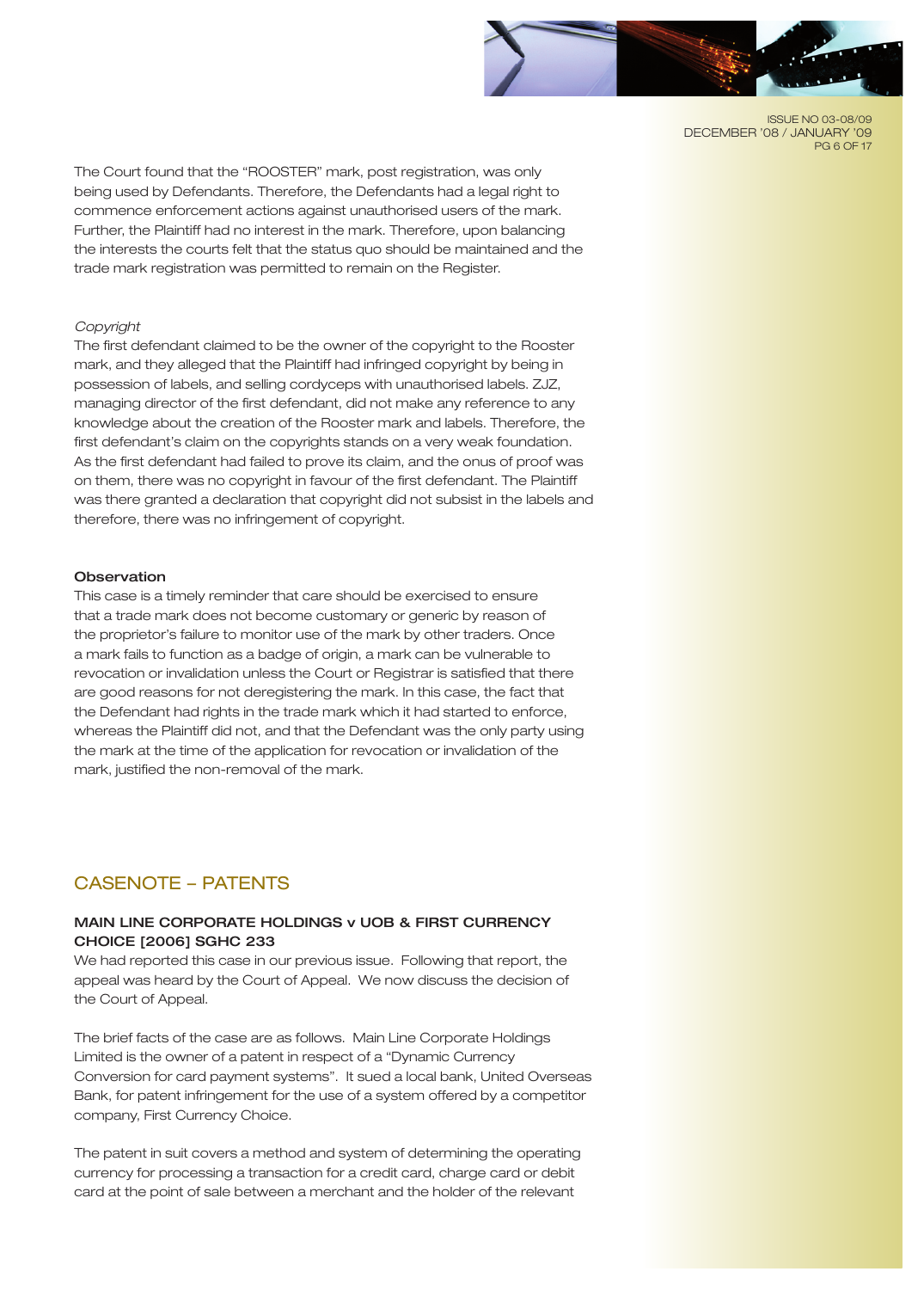

ISSUE NO 03-08/09 DECEMBER '08 / JANUARY '09 **PG 7 OF 17** 

card, without the need for manual selection or intervention by the merchant and/or cardholder to identify the card's operating currency. This is done by extracting a series of digits known as "identifier code" from the payment card, known as "Primary Account Numbers", and comparing the code against a table of currencies known as "Bank Reference Table". This table was constructed by the patentee and stores a portion of the Primary Account Number of and associated currency code for each bank. The identity of the bank and operative currency of the payment card would ascertain through this automatic "look-up and associate process".

Claim 1 of the Patent claims the following:-

a data processing method for determining a preferred currency for association with a charge, debit or credit card transaction between a merchant and a charge, comprising the steps of:-

obtaining card number of the card from the cardholder, characterized in that the method further comprises the steps of: identifying an identifier code from the said card number, determining the operating currency for said identifier code, by comparing said identifier code with entries in a table, wherein each entry in the table contains an issuer code or range of issuer codes and a corresponding currency code, and setting the currency for association with the card transaction as the determined operating currency for the issuer code.

The defendants had disputed infringement, arguing the FCC System did not infringe the Patent because it did not set the currency immediately when the card was being swiped at the point of sale, and performed the step of automatic currency detection in a different sequence. Also, the choice of currency was made only after the payment choice had been made and the FCC system did not have the option of checking to determine whether the transaction value was within the minimum and maximum range. There was no additional step of presenting the merchant's currency and converted currency for the cardholder's approval.

The Defendants also challenged the Patent on the ground of lack of novelty and inventive step, and that the specification was not disclosed clearly and completely for the patent to be performed. On appeal, the claim of lack of novelty was dropped. Instead, the Defendants attacked the inventive step, principally on the basis that the first 6 digits of a payment card were already used to determine the identity of the bank that issued the payment card, for payment authorization and settlement purposes, although not the operative currency.

#### *On Infringement*

On appeal, as regards infringement law, the Court of Appeal agreed that the scope of the monopoly must first be determined from the claims found in the patent specifications. What is not claimed is deemed to be disclaimed. Electric & Musical Industries Ltd v Lissen Ltd (1938) 56 RPC 23. In accordance with the "pith & marrow" approach, the infringing article must take each and every one of the essential integers of the claim. Where nonessential integers have been omitted or replaced by mechanical equivalents, there will still be infringement. Rodi & Wienenberger AG v Henry Showell Ltd [1969] RPC 367.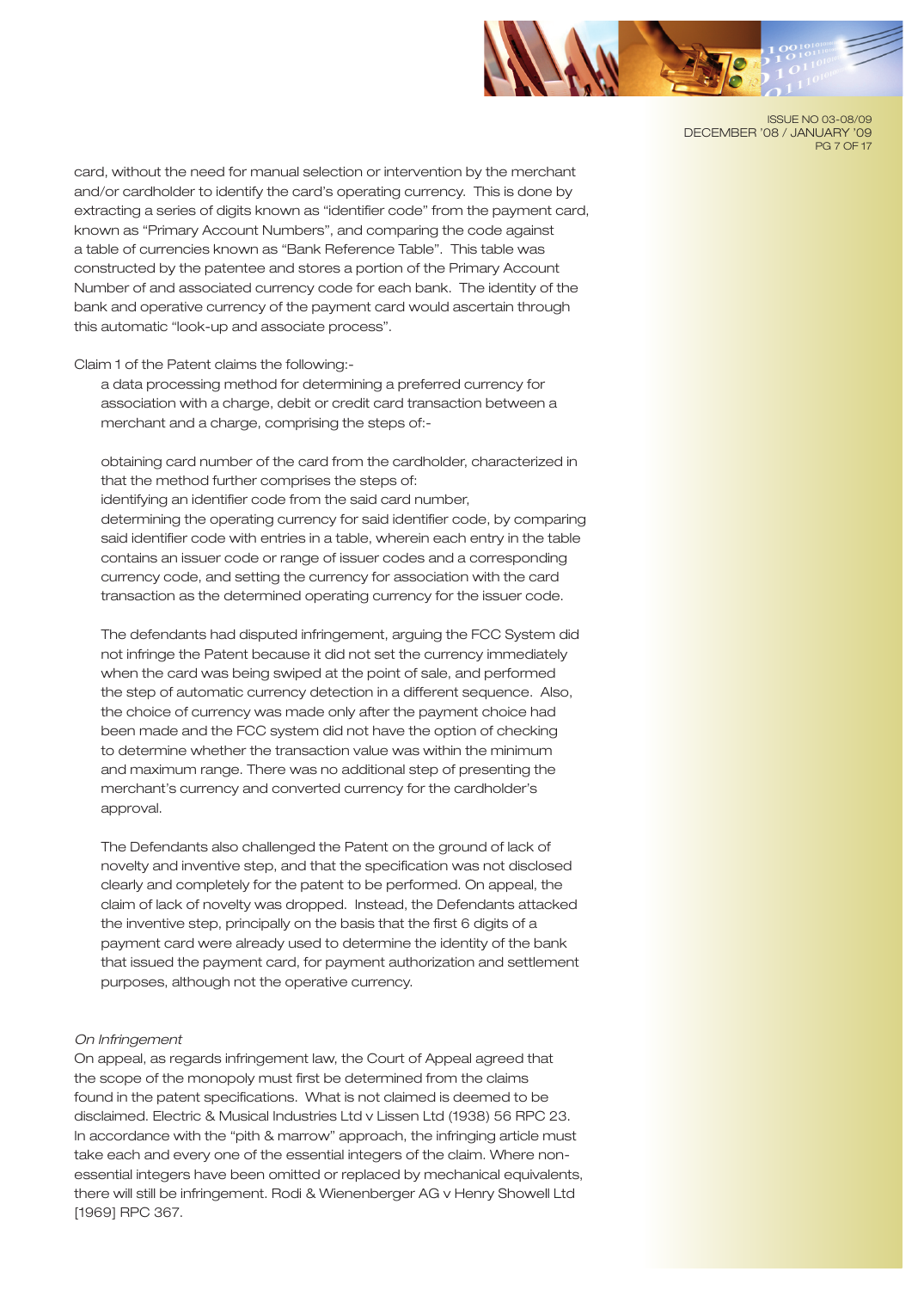

ISSUE NO 03-08/09 DECEMBER '08 / JANUARY '09 **PG 8 OF 17** 

The Appellants sought to argue that their system relied on "Bank Identification Numbers" to derive the issuer code and identifier code, rather than use of Primary Account Numbers. The Court of Appeal disagreed and found that the issuer and identifier codes claimed in the Patent can include Bank Identification Numbers. In any case, the Court found that the scope of the monopoly is not so much use of the codes but whether the infringing system also performed an automatic "look up-and-associate" process. Since the Defendants' witnesses had testified that the infringing system performed currency recognition for the purposes of automatic currency conversion in the same manner as the Patent and that the infringing system fell squarely within the words of the claims, infringement was established.

#### *On Inventive Step*

In respect of lack of inventive step, the Court of Appeal affirmed the four-step Windsurfing test. Windsurfing International Inc v Tabur Marine (Great Britain) Ltd [1985] RPC 5. Basically, the test requires the court to identify the inventive concept of the patent in suit and thereafter, assuming the mantle of a normally skilled but unimaginative addressee possessing common general knowledge of the relevant art, determine whether the differences between the inventive concept and matters known or used were obvious to this skilled addressee, or whether any degree of invention was required.

The Appellants argued that the inventive concept was not the automatic detection or recognition of a payment card's the operative currency, nor use of a bank currency table, since use of Bank Identification Numbers to identify the card issuer was already prior art. The inventive concept, they argued, must hence be the concept of using a logical structure for bank code comparison and currency association.

The Court of Appeal did not agree and cited the oral evidence of one of the Appellants' key witnesses, where it was conceded that the Bank Identification Numbers were previously used for routing authorization and settlement purposes only. These numbers had not been used before for identification of a payment card's operative currency. Critically, no other party had introduced a system or the technical means to implement the automatic process of deciphering a payment card's operating currency at the point of sale.

#### *Innocence*

The defence of innocent infringement was also raised by UOB bank, which argued it should only be liable for damages from the time of knowledge of the patent or when it had reasonable grounds for supposing the patent existed. The Court relied on the case of John Khalil Khawan v K Chellaram & Sons [1964] 1 WLR 711 which held that it was necessary to look at whether the infringing party made the necessary investigations which a prudent man of business in the same circumstances would have made. The bank was informed of the patentee's EP patent and corresponding Singapore patent application in May 2002. By that time, it had already implemented the infringing system 7 months previously. Accordingly, the Court agreed that the bank could claim innocent infringement until May 2002, but not further to June 2003 when the patent was granted.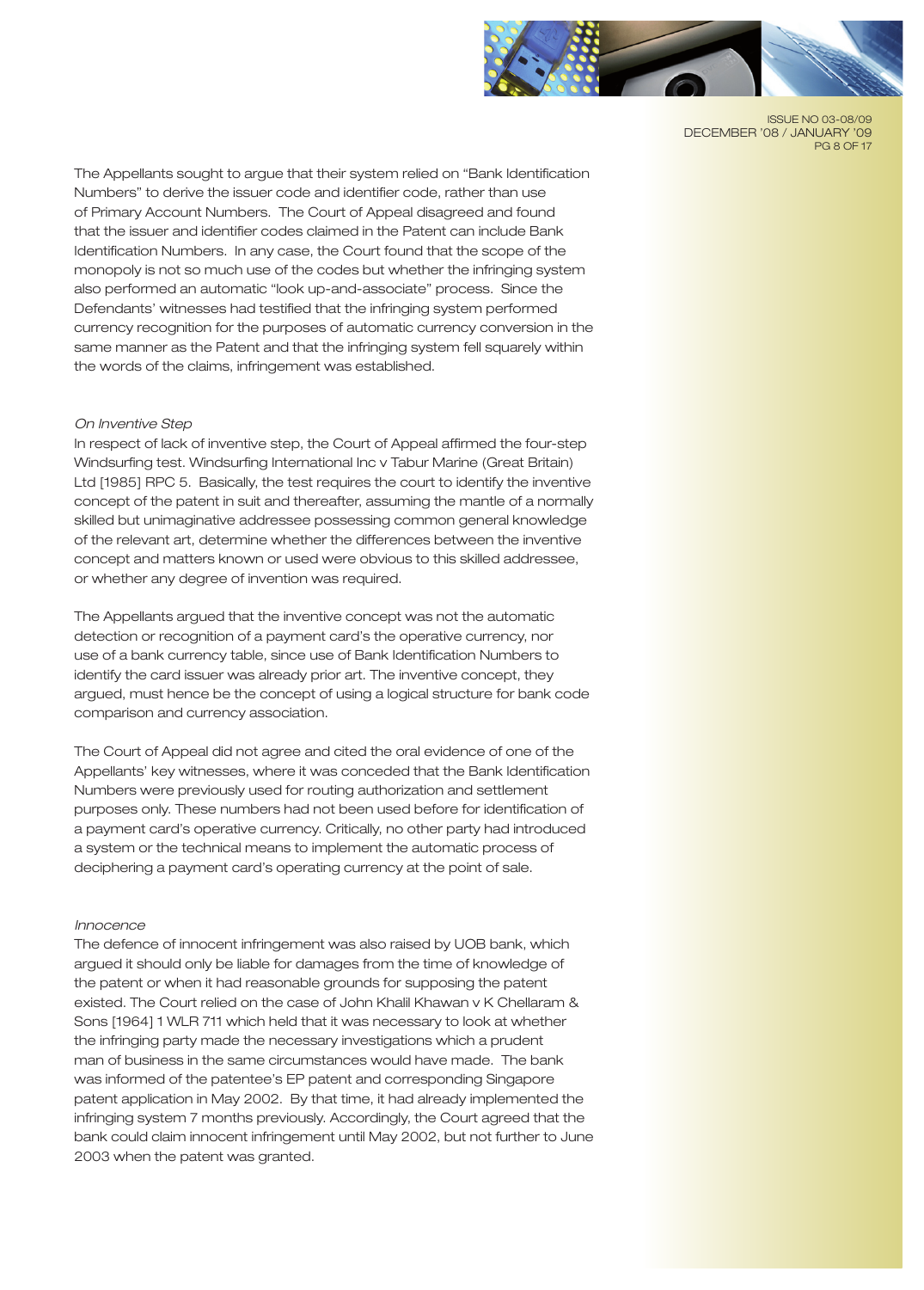

ISSUE NO 03-08/09 DECEMBER '08 / JANUARY '09 **PG 9 OF 17** 

## *Observations*

Although the topic was not specifically raised, the Mainline case should be seen as implicit acceptance that business methods can be the proper subject for patent protection, following the removal of the previous exclusions against patenting schemes or methods.

The finding that notice of a pending application is sufficient to prevent the operation of the defence of innocent infringement is also significant. Previously, it was believed that it was only useful to provide notice to a granted patent. As a result of Mainline, it may be prudent for patentees to consider providing notice of their patent applications once they are filed.

# CASENOTE – COPYRIGHT

# Virtual Map (Singapore) Pte Ltd v Singapore Land Authority [2008] SGHC 42

The Singapore High Court in Virtual Map considered afresh allegations of infringement of copyright made against a company which provided digital maps by the statutory body charged with management of land resources.

The case generated a lot of public interest as the map company, Virtual Map, had previously gained a fair amount of notoriety for demanding license fees from companies which had reproduced maps from a map website managed by Virtual Map without realizing that the maps were copyright protected.

Virtual Map ("VM") held seven license agreements obtained from the Singapore Land Authority ("SLA") which allowed VM to utilize street maps and address point data in vector format ("copyright works"). SLA terminated the licenses in July 2004, in accordance with the licence agreements. Despite the termination, it was alleged that VM continued to use the copyright works as the basis for its digital maps. VM claimed that the digital maps were independently made and there was no copyright infringement. Consequently, SLA commenced action against VM in the Subordinate Courts for copyright infringement which resulted in judgment being awarded in SLA's favour.

In its appeal to the High Court, VM conceded that SLA had copyright in the works in question but maintained that they have not infringed the copyright in the works as there had no copying or substantial reproduction of the works in question. Alternatively, VM contended that they had an implied right to continue use of the works in question notwithstanding the termination of the licence agreements as there was no express clause in the licence agreement that required the deletion or destruction of SLA's maps after the termination of the licence agreements.

#### *Infringement of Copyright*

On the first issue, the High Court found that VM was unable to provide an explanation of its independent map-making process. Experts called by the parties both opined that making of digital maps involves an intricate process of conversion from raster data to vector data, which requires the expertise of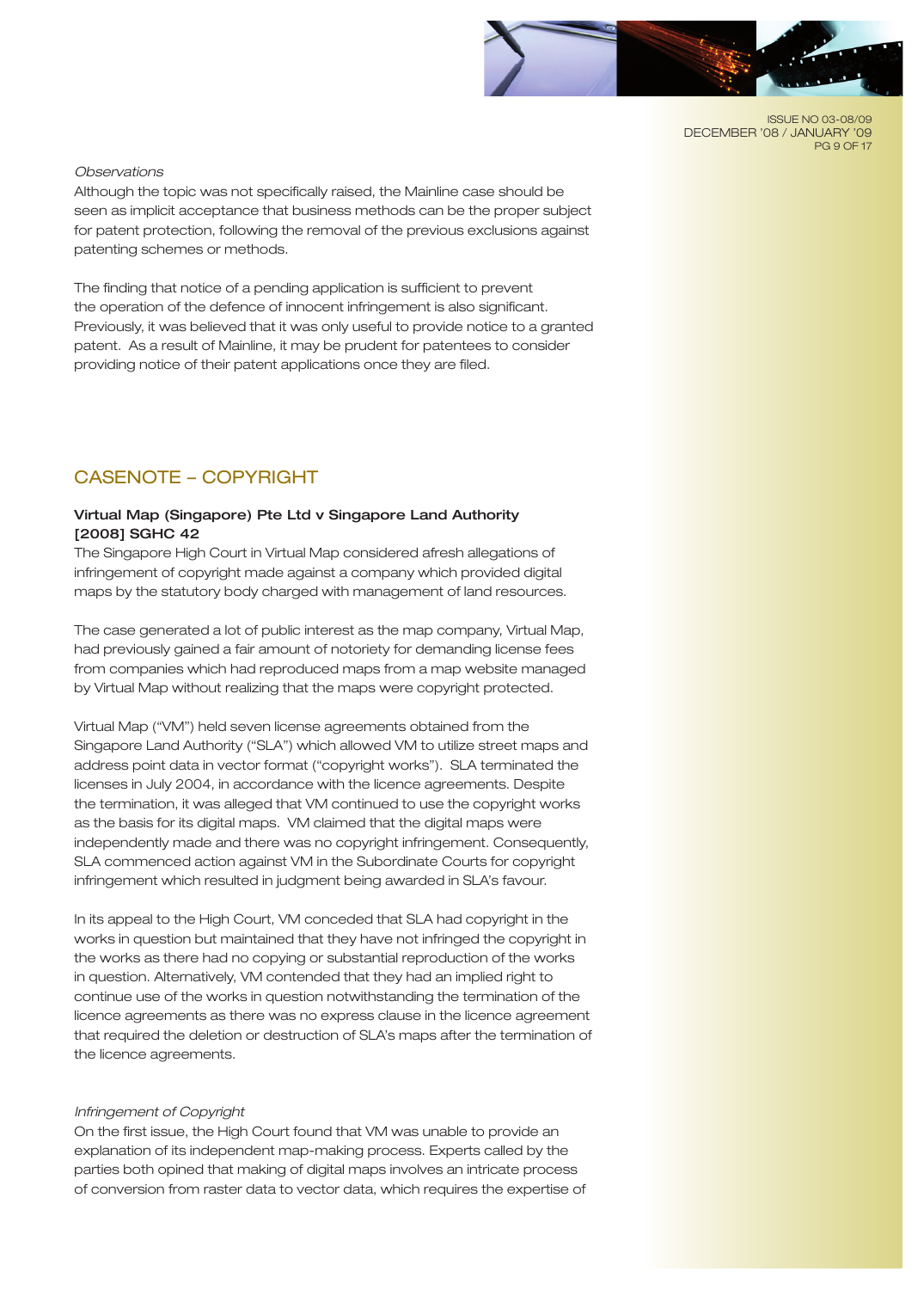

ISSUE NO 03-08/09 DECEMBER '08 / JANUARY '09 PG 10 OF 17

an experienced surveyor to undertake, as well as set of parameters that the map designer needs to follow himself in order to ensure consistency in the final product.

SLA demonstrated that there were a considerable number of "fingerprints" in VM's digital maps, which proved that VM had copied the copyright works and did not independently made them. These fingerprints included intentional mistakes as well as genuine mistakes in the copyright works. The irregularities in SLA's naming of buildings were also imitated in VM's maps.

The court did not find the claim by VM that the mistakes were a result of coincidence to be credible. The persons from VM who were claimed to be involved in the map-making process was shown to have no qualifications in land survey or prior experience in cartography. Both persons also conceded stated that they had altered, changed and update the copyright works in order to produce the VM maps.

On the substantiality of infringement, it was found that as a matter of law, the critical aspect of copying was not so much the quantity copied, but rather, the significance of the copied portions to the copyrighted work. The fact of differences in appearance between the copyright works and VM's maps did not consequently mean that there was no infringement of copyright. Whilst VM had enhanced the quality and appearance of copyright works, the fact remains that a substantial portion of the foundational part of the map-making process was derived from the copyright works.

#### *Implied Right to Continue Use*

VM tried to argue that the agreements did not expressly stipulate that VM had to remove or cease use of the copyright works upon termination of the licenses and therefore it was an implied term in the licence agreements that VM may use the copyright works after the termination of the licence agreements. The Court dismissed this argument and found that the seven license agreements did not permit VM to continue use of the copyright works which were already in use despite termination of the agreements. The Court opined that such an implied term would not sit comfortably with the express terms of the licence agreements and consequently rejected this assertion. The Court also rejected VM's claim that SLA was stopped from asserting its rights on grounds that SLA had not, for some time, taken action against VM for its sale of online maps to the public despite the termination of the licence agreements.

# Virtual Map (Singapore) Pte Ltd v Singapore Land Authority & another application [2009] SGCA 2

Following the above decision of the Singapore High Court, VM filed a Notice of Appeal to appeal against the High Court Judge's decision. SLA applied to strike out VM's Notice of Appeal on grounds that VM had not obtained the requisite leave of court to appeal against the decision. VM took the position that leave was not required but, without prejudice to this position, also filed an application to seek leave of court to appeal against the Judge's decision. Both SLA's and VM's applications were heard at the same time.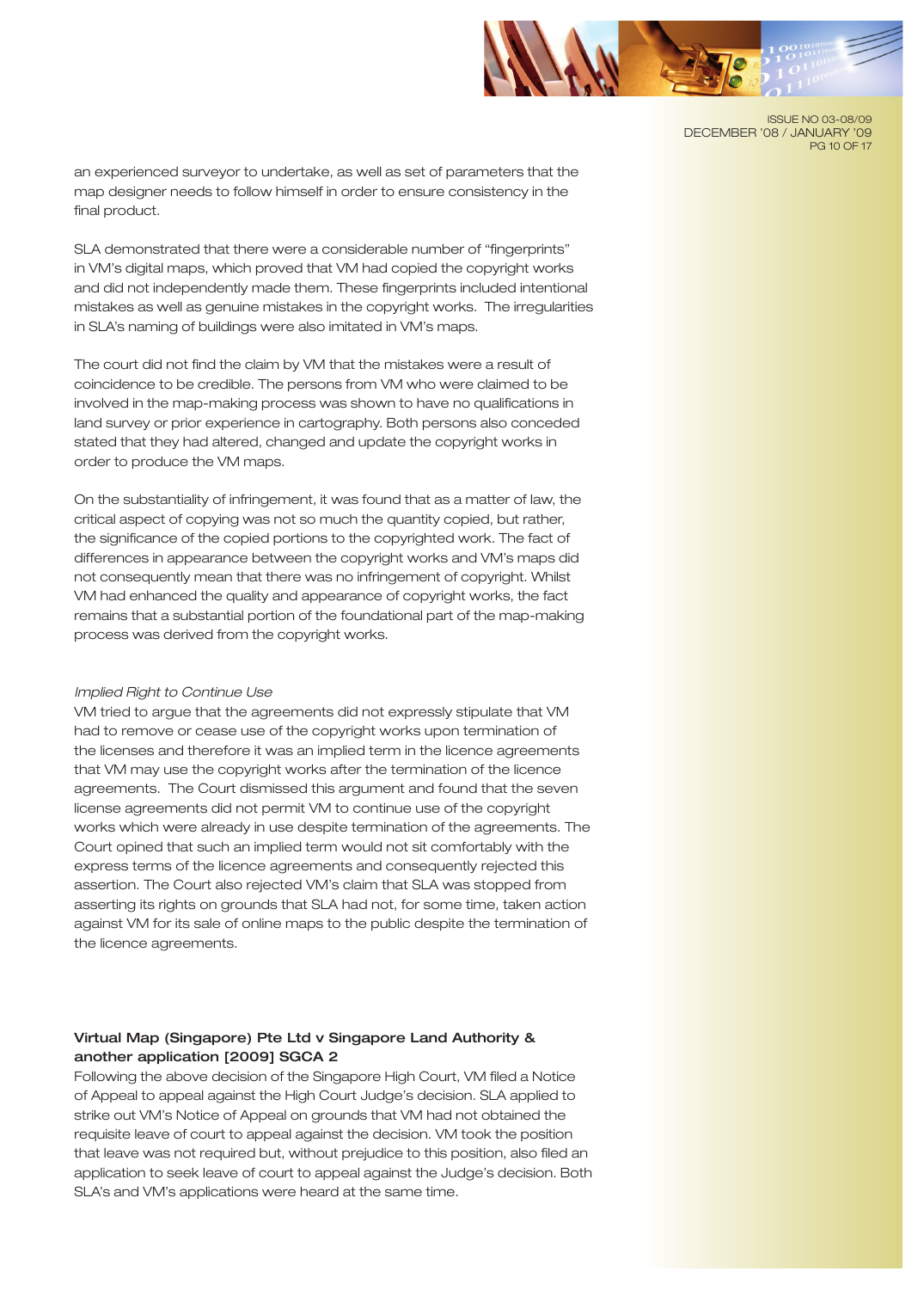

ISSUE NO 03-08/09 DECEMBER '08 / JANUARY '09 PG 11 OF 17

## *Whether leave of court was required*

SLA applied to strike out the Notice of Appeal filed by VM on grounds that section 34(2)(a) of the Supreme Court of Judicature Act states that leave of court is required in order to bring an appeal to the Court of Appeal if "the amount or value of the subject matter at trial is \$250,000, … or less". In response, VM argued that it had spent millions of dollars developing the maps and therefore the value of the subject matter of the claim far exceeded S\$250,000. Further, VM argued that insofar as its appeal is against all the reliefs ordered which included an injunction, an order for delivery up or destruction of the infringing works and damages to be assessed, there can be no monetary value that can be placed on such relief and therefore, no leave of court was required.

In considering if leave of court was required, the Court of Appeal confirmed the position that there is only one tier of appeal as of right for civil claims of a certain amount or value. The Court of Appeal felt that it should have been clear at the outset to VM that leave of court was required as the case having been commenced in the District Court where the jurisdictional limited is S\$250,000 and an appeal was subsequently heard and dismissed in the High Court. The Court of Appeal rejected VM's assertion that the maps were worth millions as there was no evidence to support this assertion; it was a bare assertion that VM had spent such amounts of money to develop its maps. If indeed VM had considered that its maps were worth millions, the Court of Appeal took the view that VM could have applied to transfer the suit to the High Court. By not applying to transfer the matter to the High Court at first instance, VM is taken to have accepted that the District Court has jurisdiction over the matter and consequently, VM is now stopped from asserting that the monetary value of the claim far exceeded the S\$250,000. The Notice of Appeal was therefore struck out on grounds that no leave of court was obtained.

#### *Should leave of court be granted?*

To cover its bases, VM also filed an application for leave of court to file a Notice of Appeal against the High Court's decision. The well-established principles governing the grant of leave of court are that (1) there is a prima facie case of error, (2) there is a question of general principle decided for the first time and (3) there is a question of importance upon which further argument and a decision of a higher tribunal would be to the public advantage.

On the first limb, the Court of Appeal rejected VM's argument that the Judge and the District Judge had both made a series of errors in their decision and took the view that the decisions of the Judge and District Judge were both well reasoned and amply supported by the evidence before them and were correct in law.

For the second and third limbs, VM tried to argue that its reproduction of the maps was a case of "altered copying" and as the law was unclear as to whether "altered copying" amounted to substantial copying, the test of substantiality in the case of "altered copying" is a question of general principle or importance that should be decided by the Court of Appeal. The Court of Appeal rejected this assertion and found that, contrary to VM's arguments, the nature of the copying done by VM was simply one involving "normal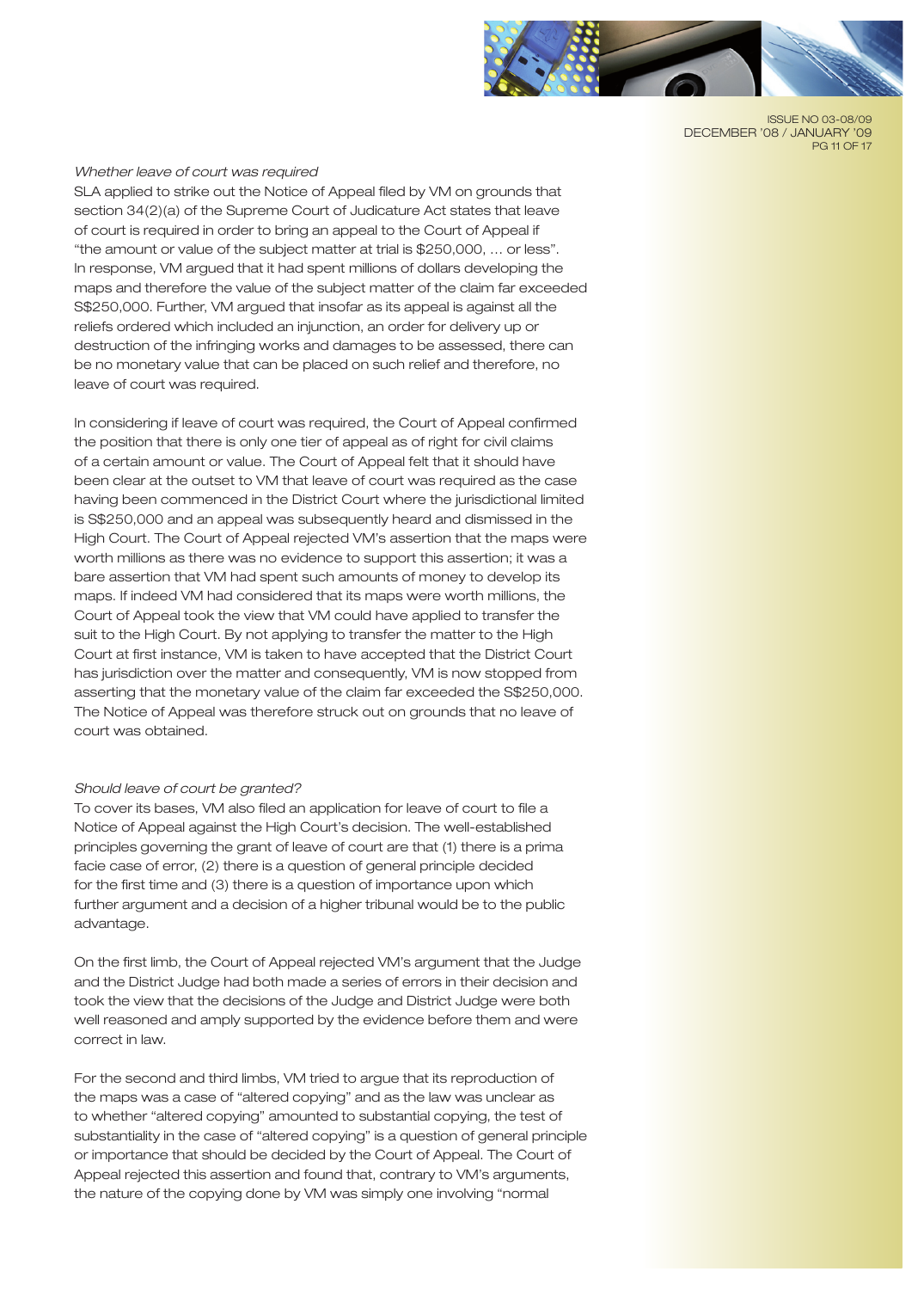

ISSUE NO 03-08/09 DECEMBER '08 / JANUARY '09 PG 12 OF 17

copying". Therefore, the issues concerning "altered copying" do not arise in the present proceedings. VM was therefore denied leave of court to appeal against the Judge's decision.

# CASENOTE – CONFIDENTIAL INFORMATION

# Man Financial (S) Pte Ltd v Wong Bark Chua David [2007] 1 SLR 663

This case involved a dispute over an employment agreement, specifically over a restraint that prohibited a former employee from soliciting the employment of the ex-employer's employees during a stipulated period. The interesting point that had to be considered was whether the maintenance of a stable workforce can be regarded as a legitimate propriety interest warranting protection.

#### *Background*

A certain David Wong ("DW") was the former managing director and chief executive officer of the Plaintiff, Man Financial ("MF"), which was a brokerage company. DW was requested to leave his employment and was placed on garden leave for three months, which would also serve as a three-month notice period. DW and MF entered into a Termination Agreement, the pertinent section which reads as follows:

*'C. Non- Solicitation and Non-Competition*

*C.1 In further consideration of the foregoing, you agree that for a period of seven (7) months from the Termination Date, that is, up to 13 January 2006 you shall not directly or indirectly employ or solicit the employment of (whether as an employee, officer, director, agent or consultant) any person who is or was at any time during the period 13 June 2004 to 13 June 2005 an officer, director, representative or employee of the Company [ie, the Appellant]. For avoidance of doubt, you shall not be deemed to employ any person unless you are involved or have otherwise provided input into decision to hire such individual.'*

MF alleged that DW had breached this clause by seeking the employment of former employees of MF and provided correspondence between DW and such former employees as evidence. As a result, MF did not wish to uphold the Termination Agreement, which included compensatory benefits to DW.

In the High Court, it was found that DW had violated the restraint by soliciting the employment of MF's employees. However, it held that DW was entitled to receive the benefits based on the fact that MF could not prove that it had a legitimate interest of maintaining of a stable workforce. The restraint in Clause C.1 was wider than necessary, since it applied to all employees of MF regardless of experience and importance, as well as those who had left MF within one year before the Termination Date, and even to employees whom MF did not wish to continue employing.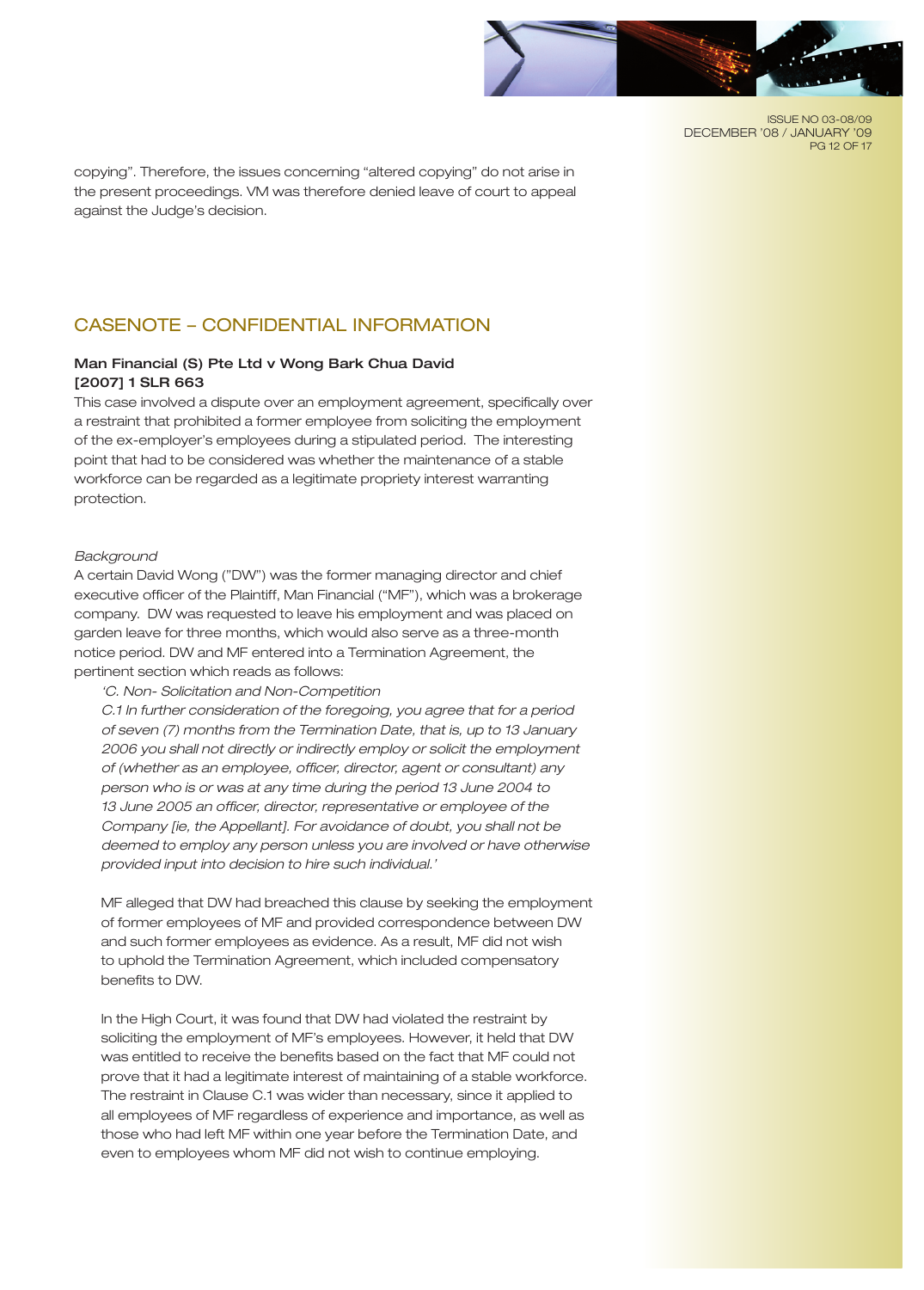

ISSUE NO 03-08/09 DECEMBER '08 / JANUARY '09 PG 13 OF 17

The Court of Appeal held that the need to maintain a stable workforce was a legitimate propriety interest, given that the TA was intended to prevent an ex- employee from poaching the employer's present employees, especially so in a highly competitive business. The maintaining of a stable workforce was a legitimate proprietary interest that merited protection, especially given DW's position and influence within as MF had presented him with privileged information regarding the working relationship between MF and its employees, throughout the tenure of his employment.

The Court went on to qualify that having a legitimate propriety interest does not ipso facto render a non-solicitation clause valid. It remains necessary to shown that clause was reasonable having regard to the protectible interests. In this case, the court held that the TA was negotiated in good faith and there was no vitiation factor that affected its validity. The Court also found the TA to be reasonable in the interests of the public, as there was a need to uphold agreed covenants of restraint of trade agreed by parties to settle issues or disputes.

The Court established that DW had indeed breached Clause C.1, which formed an integral part of the TA and as a result, MF was entitled to terminate the TA and refuse to pay the agreed compensation.

# SeaCAD Technologies Pte Ltd v Tan Siew Meng Aaron & Anor [2007] SGHC 192

In another decision on covenants of restraint of trade, the High Court considered the principles governing the validity of a non-competition clause where was ambiguous as a result of missing words.

The first defendant held a senior position in the plaintiff company and tendered his resignation on 11 November 2005. This was later withdrawn 3 days later. A second resignation notice was tendered 2 months later. The Defendant joined the second defendant, a direct competitor to the Plaintiff. The Plaintiff alleged that the first defendant had misappropriated privileged information from the company and violated a non-competition clause in an Invention, Non-Competition and Confidentiality Agreement signed by the parties.

The Court found that the Plaintiff could not establish that the first defendant had copied confidential information from the company's computer database and disclosed it to the second defendant. Although the Plaintiff showed that several documents had been extracted from its computer database into the hard disk of the first defendant's PC and subsequently deleted, the Plaintiff did not prove the contents of the documents in question nor show that the first defendant had copied the documents into a separate removable device before deletion.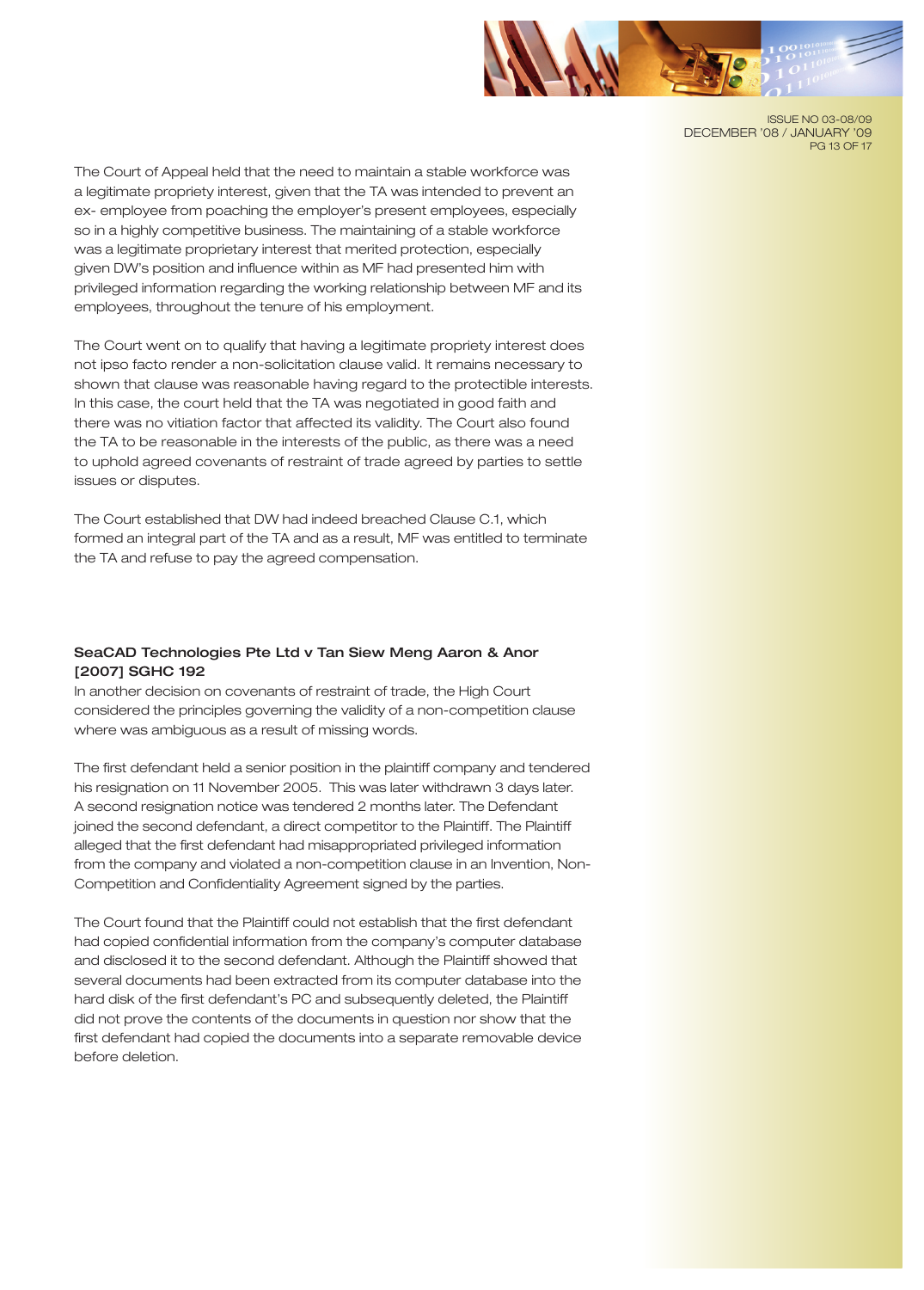

ISSUE NO 03-08/09 DECEMBER '08 / JANUARY '09 PG 14 OF 17

Insofar as the restraint was concerned, the Court further found that there were several words missing from a non-competition clause that resulted in some ambiguity. The relevant clause is reproduced below:

*'As long as I am employed by the Company and for a period of one year after termination of such employment for any reason, I shall not, on my own behalf or as owner, manager, stockholder, consultant, director, officer [missing words] in any business or activity which is in direct or indirect competiton with the Company…'*

The court considered whether the obvious omission of some words rendered the non-competition clause uncertain and hence invalid. It found that although the clause was indeed unclear and could have implied varying degrees of severity on the 1st defendant. However, the fact that both the Plaintiff and the first defendant did not perturbed by the missing words indicated that both parties understood the clause to prohibit the first defendant from entering employment with a competitor of the Plaintiff during the effective period.

Although the first defendant could have possibly argued that he did not agree that he will not join a competitor company, he had confirmed in court that he understood the non-competition clause to mean as such.

The Court considered if the contra proferentum rule was applicable to remove the common understanding of the clause but since both parties had the same understanding of the incomplete clause, the Court found that the rule should not apply as it would not be fair or necessary to alter the common understanding held by them.

The Court also went on to find that extending the non-competition clause to Malaysia was unreasonable since the Plaintiff did not establish that it had any clients in Malaysia and struck out that restraint insofar as Malaysia was concerned.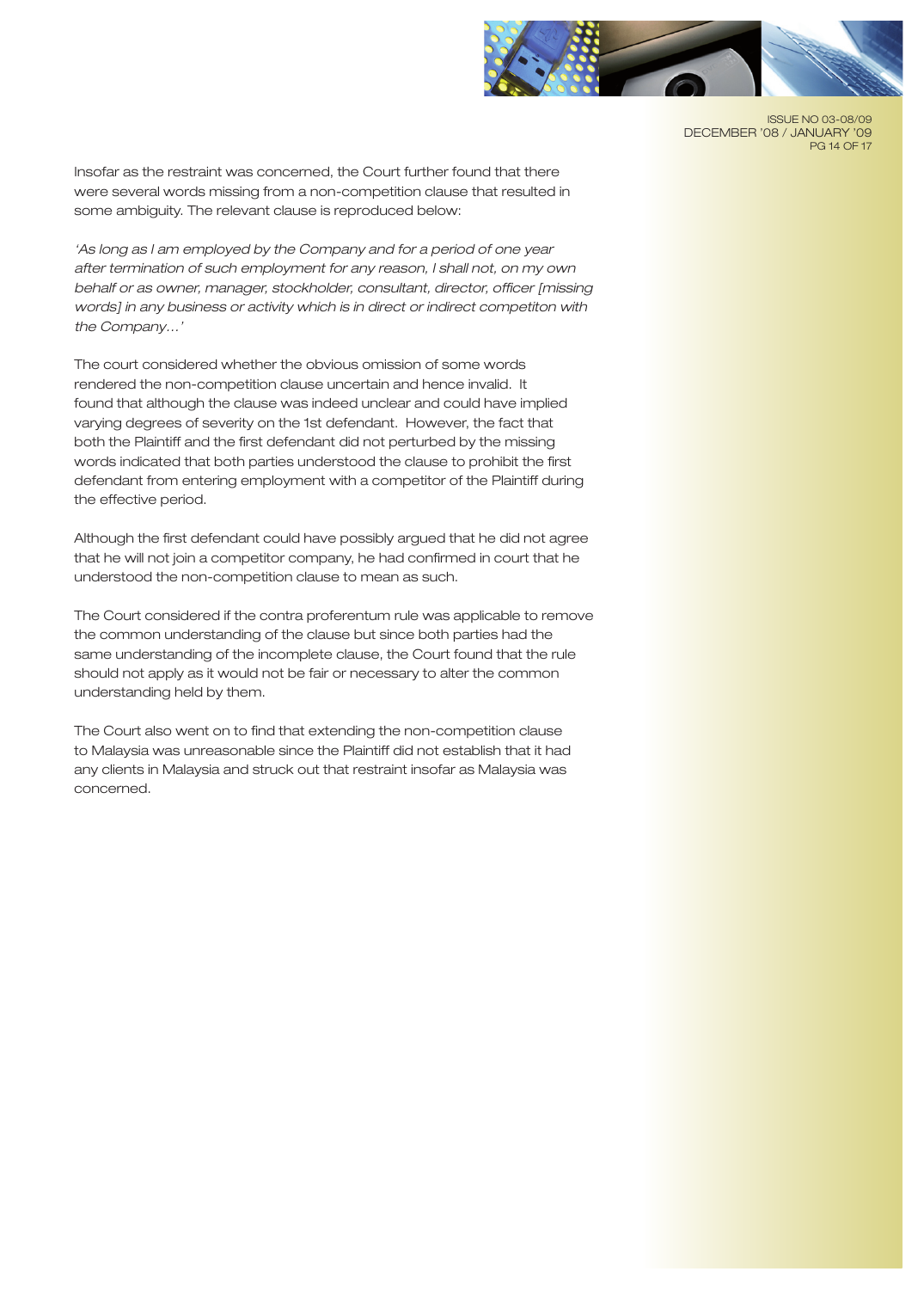

ISSUE NO 03-08/09 DECEMBER '08 / JANUARY '09 PG 15 OF 17

# DEVELOPMENTS

## Legislation

# Singapore Treaty on the Law of Trademarks

The Singapore Treaty on the Law of Trademarks ("Singapore Treaty") was adopted by a diplomatic conference of the World Intellectual Property Organisation member states in March 2006 in Singapore. The Singapore Treaty will enter into force three months after it has been ratified by ten contracting parties. Nine countries, including Singapore, have since ratified the Singapore Treaty. The tenth ratification took place on 16 December 2008 by Australia, and following from that ratification, the Singapore Treaty will enter into force on 16 March 2009.

The Singapore Treaty updates the earlier Trademark Law Treaty of 1994 which was intended to streamline procedures of trademark offices worldwide. The Singapore Treaty recognises the advancement of technology in today's digital age by providing for electronic communications.

The key aspects of the Singapore Treaty include :

# Harmonised procedural aspects of trademark registration and recordal of licenses

Trademark offices of contracting parties of the Singapore Treaty would require the same documents and/or information for trademark applications and/or the recordal of licenses. By standardising these administrative procedures, trademark owners will now find it easier and more cost effective to register their trademarks and to record licenses.

Some countries may require trademark licenses to be recorded, failing which there could be adverse consequences. However, the Singapore Treaty requires contracting parties to make it clear that failure to record a license will not affect the validity of the trademark registration itself.

# Recognition of non-traditional marks

Given that branding today has extended beyond traditional marks, the recognition of non-traditional marks such as three-dimensional marks, holograms, moving marks, colour marks and position marks, as well as nonvisible signs (for example, sound and smell marks) in the Singapore Treaty may be good news for owners of these new types of marks. Having said that, the Supplementary Resolution to the Singapore Treaty clarifies that contracting parties can decide whether and when to provide for registration of these new types of marks.

# Choice of means of communications

Under the Singapore Treaty, trademark offices of contracting parties can choose between the traditional paper communications, or alternatively, take advantage of modern advancements in technology by opting for electronic or other forms of communication facilities. The latter will in the long run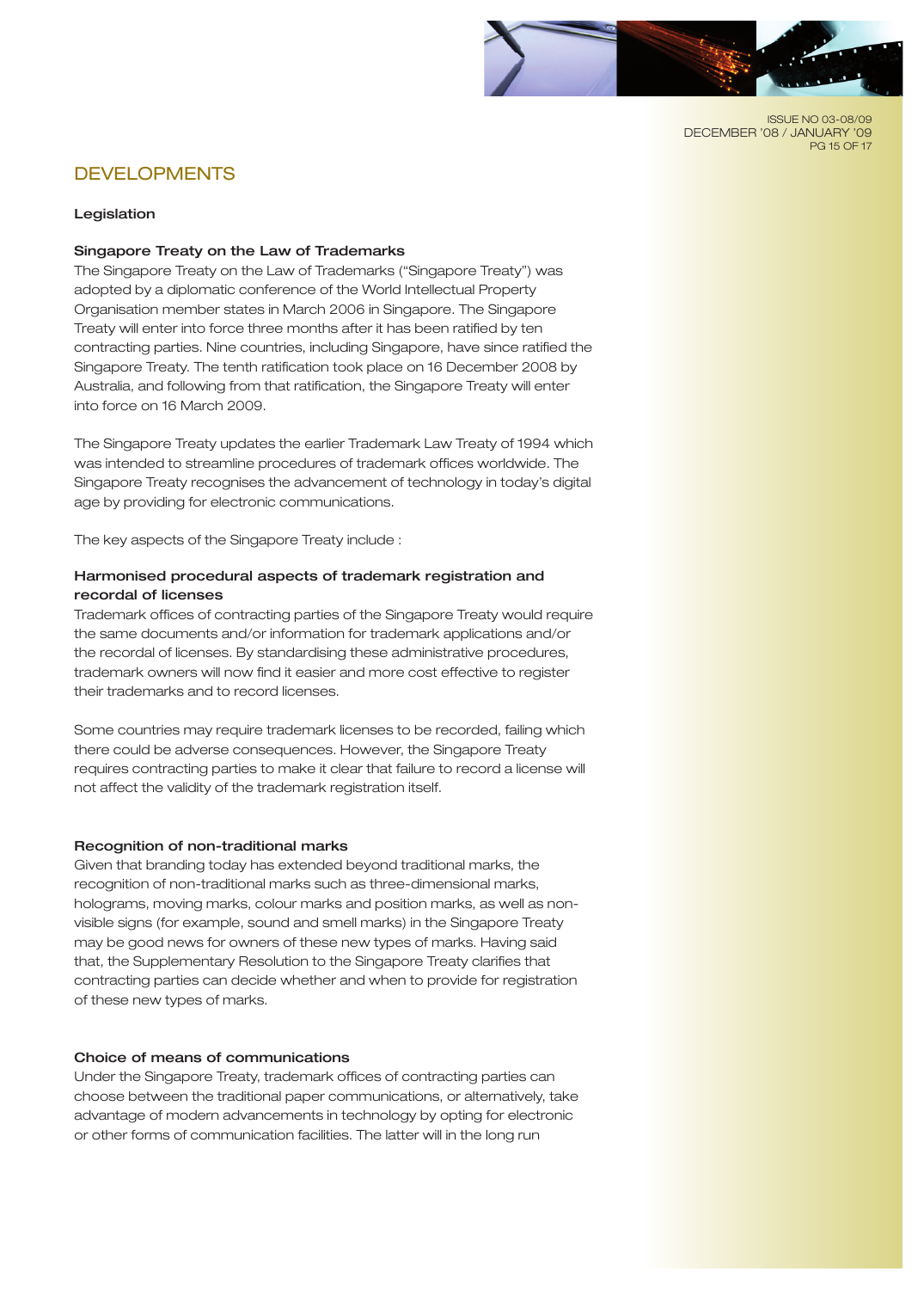

ISSUE NO 03-08/09 DECEMBER '08 / JANUARY '09 PG 16 OF 17

result in greater cost savings as well as a more efficient process both for the trademark offices as well as the trademark owners.

Technical assistance will be provided to developing and least developed countries to strengthen their institutional capacity as well as to enable them to fully benefit from the Singapore Treaty.

#### Relief measures when deadlines are missed

Trademark offices of contracting parties of the Singapore Treaty are required to provide for relief measures for trademark applicants for procedural irregularities such as failure to comply with deadlines provided that such failure was not deliberate or had occurred notwithstanding due care taken. Hence, instead of dismissing the application or cancelling the trademark registration, trademark offices will have to provide for one or more of the following relief measures: extending the deadline, continue with the processing of the application or registration, or a reinstatement of rights.

## Amendments to the Patents Act

The Patents Act was recently amended and came into effect on 1 December 2008.

In summary, there are two branches of amendments. The first deals with the Doha Amendments, as they give effect to the Protocol adopted by the World Trade Organisation to amend Article 31 of the Trade-Related Aspects of Intellectual Property Rights or TRIPS Agreement so as to facilitate greater access to patented pharmaceutical products in public health emergencies. Singapore will only use the system as importer in situations of national emergency and other circumstances of extreme urgency. Relevant notification must be given to the Council for TRIPS. The definition of ""relevant health product" and "relevant notification" has been mirrored from Paragraphs 1(a) and 2(a) Doha Declaration/Annex to the TRIPS agreement respectively.

The amendments address the need to notify the Council for TRIPS of the intention to use the system and to provide information on the specification of the names, expected quantities, confirmation that there are insufficient or no manufacturing capacities in the pharmaceutical sector for the products, and that a compulsory licence has been granted or is to be granted. The patent owner will be remunerated by the Government for the use if he has not been remunerated in the exporting member, and re-exportation is not permitted. The defences of parallel importation and the specific patient defence will not apply to the import or sale of the relevant health product produced for export to any country, other than Singapore, which is an eligible importing member.

The second branch of amendments deals with the Competition Act. s.51 of the Patents Act which deems void clauses requiring or tying the licensee to procure products other than the patented product from the patent holder, and s.52 which allowed agreements that require a patent licensee to continue to pay patent royalties after the expiry of the patent to be determined with 3 months notice, shall no longer apply to agreements signed after on or after 1 December 2008. Such Agreements will come under the purview of the Competition Act, the rationale being that sections 51 and 52, which are